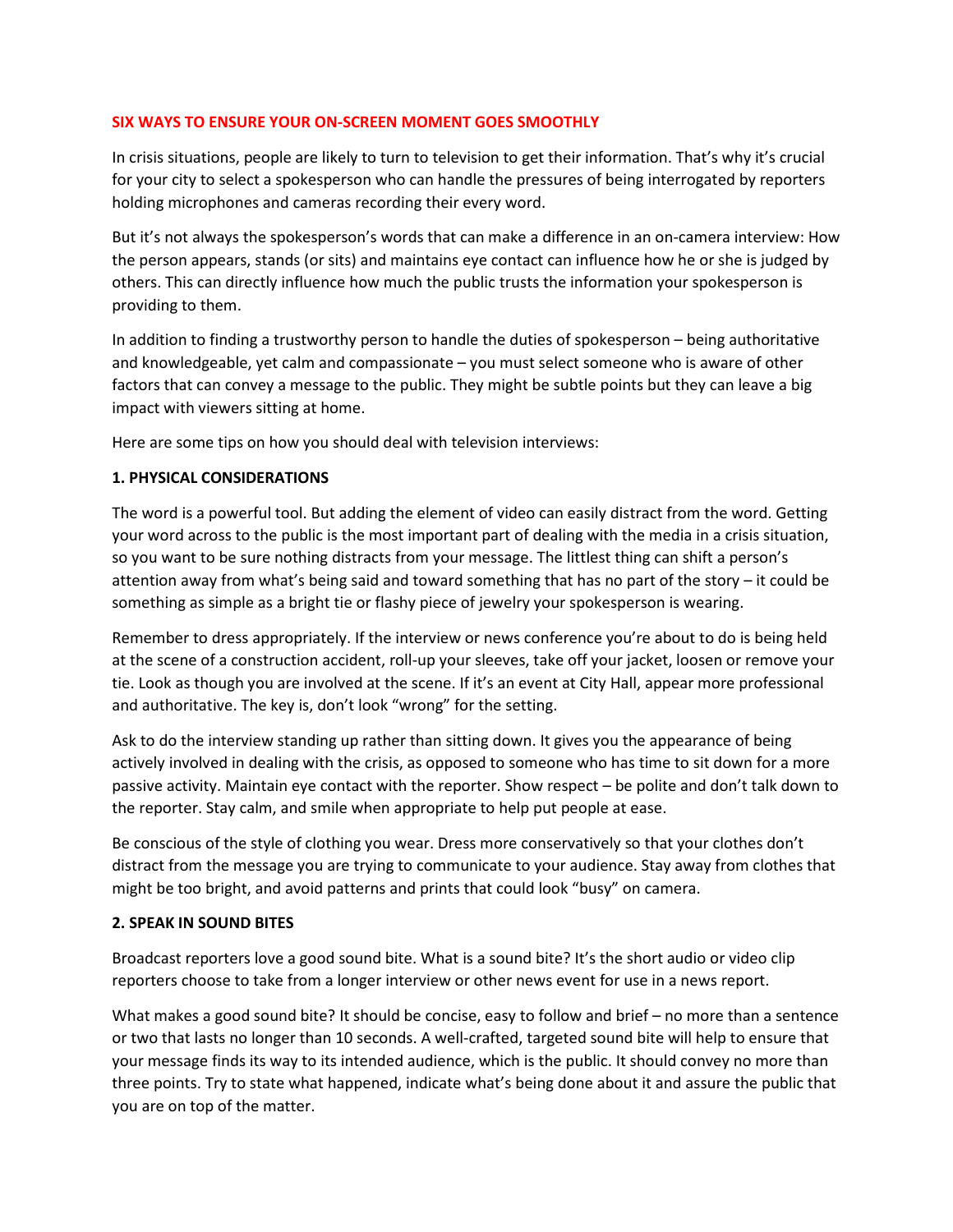- "We are aware of the grand jury report and our city attorneys are busy reviewing the findings. We want to assure the public we are on top of the matter."
- "Our officers are currently at the scene of the shootings. We know there are deaths, we can't confirm numbers at this point, but we can say the shooter has been taken into custody."
- "The power outage involves 30,000 homes across the eastern half of the city. We don't know why the outage occurred but we have deployed all available crews to help restore power as quickly as possible."

Don't try to put too much information into a sound bite. Keep it simple, again, usually no more than three points – your main three points. Anything beyond that will require more time and will be less likely to get used by broadcasters.

Well-crafted sound bites are a crucial part of any media relations plan, and are even more important during times of crisis. It is written and delivered well, a good sound bite will be played repeatedly in the media and will ensure that your messages make their way to the public.

# **3. BRIDGING TECHNIQUE**

Initially, reporters will set the tone when conducting an interview. It's their job to ask the questions. Their line of questioning could take the interview or news conference away from the key messages the city is trying to communicate to the public during a crisis. It's the job of your city's spokesperson to ensure that the focus of the interview is brought back to your main message points.

The best way to do that is by using an interview technique known as "bridging." It involves just what the word implies: building a bridge back to your messaging. When a reporter starts to lead your spokesperson in a different direction than what the city intends, it's the spokesperson's job to direct or "bridge" the interview back to your message. How do you do that? You build a "bridge" between the topics.

Bridging is an important tool that allows you to take control of an interview and turn the focus back to the issues you want to emphasize. You start by briefly discussing the subject of the reporter's question, but you soon use a transition line to talk about the message you wish to discuss. Some examples of bridging techniques:

- 1. "The real issue here is …"
- 2. "Yes, but that speaks to a bigger issue …"
- 3. "I'd like to go back to an important point I made a little earlier …"

Used effectively, bridging can immediately redirect the reporter's line of questioning to the message you want to convey to the public. Sometimes a reporter will go back to his or her original line of questioning. If that happens, your spokesperson should keep using the bridging technique to bring the questioning back to the city's message.

# **4. FLAGGING TECHNIQUE**

Another key interview technique is known as "flagging." It involves making your main point first during an interview or news conference. You "flag" or draw attention to the issue, then you explain it to the viewers. This works well in broadcast interviews. It allows you to get your main point across early on. Your opening comments can include phrases that help emphasize the point: